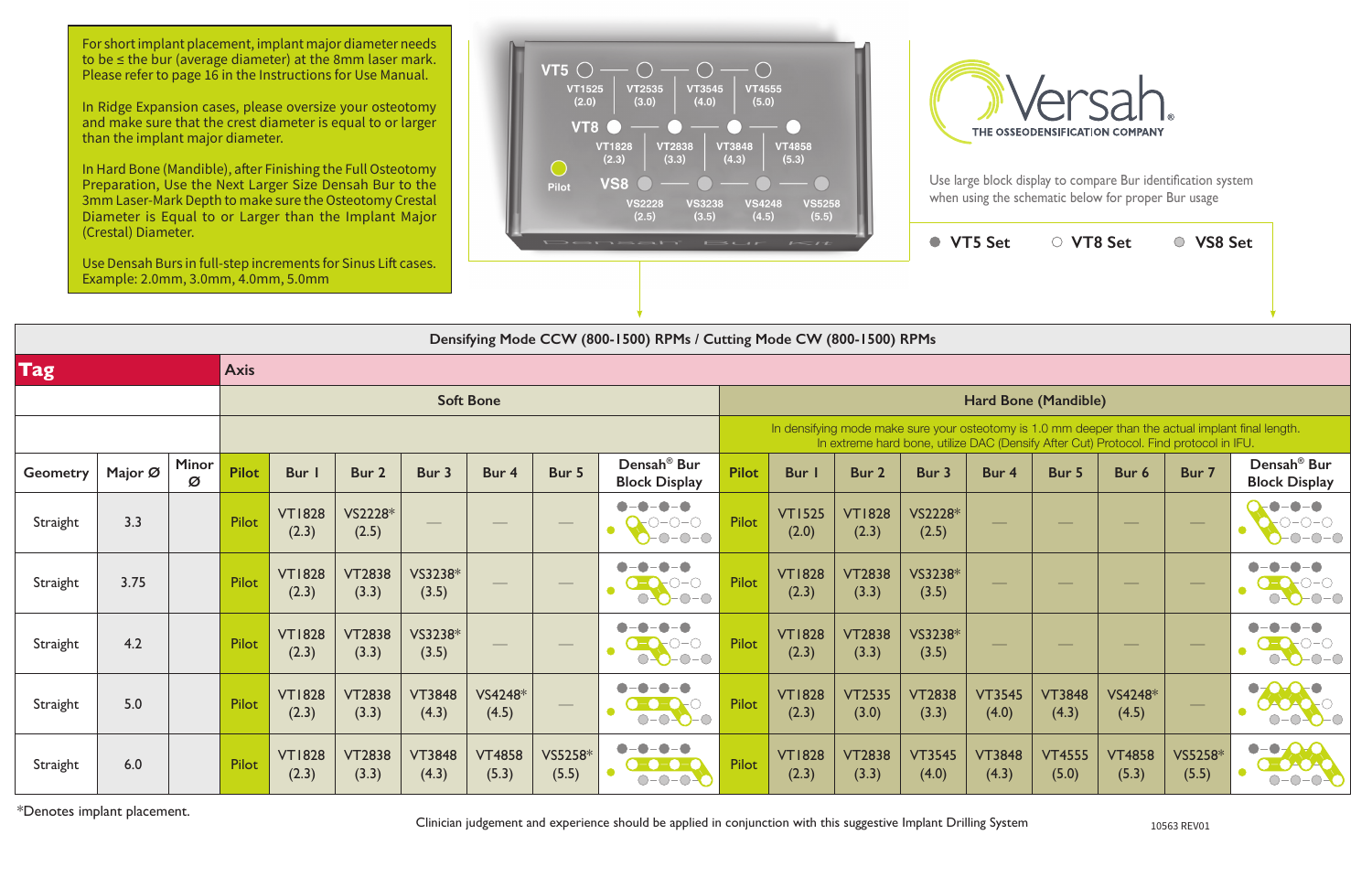Use large block display to compare Bur identification system when using the schematic below for proper Bur usage

|                  | $\sim$<br>Use Densah Burs in full-step increments for Sinus Lift cases. |               |              |                        |                        |                        | Densah' Bur<br>$I = I I$ |                                |                                                 |              |                                                                                                                                                                                             |                        | $\bullet$              | <b>VT5 Set</b>         | ○ VT8 Set              |                        | VS8 Set<br>$\bigcirc$ |                                                              |  |  |
|------------------|-------------------------------------------------------------------------|---------------|--------------|------------------------|------------------------|------------------------|--------------------------|--------------------------------|-------------------------------------------------|--------------|---------------------------------------------------------------------------------------------------------------------------------------------------------------------------------------------|------------------------|------------------------|------------------------|------------------------|------------------------|-----------------------|--------------------------------------------------------------|--|--|
|                  | Example: 2.0mm, 3.0mm, 4.0mm, 5.0mm                                     |               |              |                        |                        |                        |                          |                                |                                                 |              |                                                                                                                                                                                             |                        |                        |                        |                        |                        |                       |                                                              |  |  |
|                  | Densifying Mode CCW (800-1500) RPMs / Cutting Mode CW (800-1500) RPMs   |               |              |                        |                        |                        |                          |                                |                                                 |              |                                                                                                                                                                                             |                        |                        |                        |                        |                        |                       |                                                              |  |  |
| <b>Tag</b>       |                                                                         | <b>Massif</b> |              |                        |                        |                        |                          |                                |                                                 |              |                                                                                                                                                                                             |                        |                        |                        |                        |                        |                       |                                                              |  |  |
| <b>Soft Bone</b> |                                                                         |               |              |                        |                        |                        |                          |                                | Hard Bone (Mandible)                            |              |                                                                                                                                                                                             |                        |                        |                        |                        |                        |                       |                                                              |  |  |
|                  |                                                                         |               |              |                        |                        |                        |                          |                                |                                                 |              | In densifying mode make sure your osteotomy is 1.0 mm deeper than the actual implant final length.<br>In extreme hard bone, utilize DAC (Densify After Cut) Protocol. Find protocol in IFU. |                        |                        |                        |                        |                        |                       |                                                              |  |  |
| <b>Geometry</b>  | Major Ø                                                                 | Minor<br>Ø    | <b>Pilot</b> | Bur I                  | Bur 2                  | Bur 3                  | Bur 4                    | Bur 5                          | Densah <sup>®</sup> Bur<br><b>Block Display</b> | <b>Pilot</b> | <b>Bur</b>                                                                                                                                                                                  | Bur 2                  | Bur 3                  | Bur 4                  | Bur 5                  | Bur 6                  | Bur 7                 | Densah <sup>®</sup> Bur<br><b>Block Display</b>              |  |  |
| Straight         | 3.75                                                                    |               | Pilot        | <b>VT1828</b><br>(2.3) | <b>VT2838</b><br>(3.3) | VS3238*<br>(3.5)       |                          |                                | $\bigcirc$ -O-O-O<br>$O-O-O-O$                  | Pilot        | <b>VT1828</b><br>(2.3)                                                                                                                                                                      | <b>VT2838</b><br>(3.3) | VS3238*<br>(3.5)       |                        |                        |                        |                       | $O-O-O-O$                                                    |  |  |
| Straight         | 4.2                                                                     |               | Pilot        | <b>VT1828</b><br>(2.3) | <b>VT2838</b><br>(3.3) | VS3238*<br>(3.5)       |                          | $\frac{1}{2}$                  | $O-O-O-O$                                       | Pilot        | <b>VT1828</b><br>(2.3)                                                                                                                                                                      | <b>VT2838</b><br>(3.3) | VS3238*<br>(3.5)       |                        |                        |                        | $\hspace{0.05cm}$     | $\bigcirc$ - $\bigcirc$ - $\bigcirc$ - $\bigcirc$            |  |  |
| Straight         | 5.0                                                                     |               | Pilot        | <b>VT1828</b><br>(2.3) | <b>VT2838</b><br>(3.3) | <b>VT3848</b><br>(4.3) | VS4248*<br>(4.5)         | $\overbrace{\hspace{25mm}}^{}$ | -0-01<br>$-$ ( )<br>$O-O-O-O$                   | Pilot        | <b>VT1828</b><br>(2.3)                                                                                                                                                                      | <b>VT2535</b><br>(3.0) | <b>VT2838</b><br>(3.3) | <b>VT3545</b><br>(4.0) | <b>VT3848</b><br>(4.3) | VS4248*<br>(4.5)       | $\hspace{0.05cm}$     | $\bullet$<br>$\bullet$<br>$ \bigcirc$ $\bigcirc$ $ \bigcirc$ |  |  |
| Straight         | 6.0                                                                     |               | Pilot        | <b>VT1828</b><br>(2.3) | <b>VT2838</b><br>(3.3) | <b>VT3848</b><br>(4.3) | <b>VT4858</b><br>(5.3)   | VS5258*<br>(5.5)               | $\bullet$<br>$-O-O$<br>$\bigcirc$ -             | Pilot        | <b>VT1828</b><br>(2.3)                                                                                                                                                                      | <b>VT2838</b><br>(3.3) | <b>VT3545</b><br>(4.0) | <b>VT3848</b><br>(4.3) | <b>VT4555</b><br>(5.0) | <b>VT4858</b><br>(5.3) | VS5258*<br>(5.5)      | $\cdot$ $\bullet$<br>-0-0                                    |  |  |

\*Denotes implant placement.

10563 REV01

Clinician judgement and experience should be applied in conjunction with this suggestive Implant Drilling System

For short implant placement, implant major diameter needs to be ≤ the bur (average diameter) at the 8mm laser mark. Please refer to page 16 in the Instructions for Use Manual.

In Ridge Expansion cases, please oversize your osteotomy and make sure that the crest diameter is equal to or larger than the implant major diameter.

In Hard Bone (Mandible), after Finishing the Full Osteotomy Preparation, Use the Next Larger Size Densah Bur to the 3mm Laser-Mark Depth to make sure the Osteotomy Crestal Diameter is Equal to or Larger than the Implant Major (Crestal) Diameter.